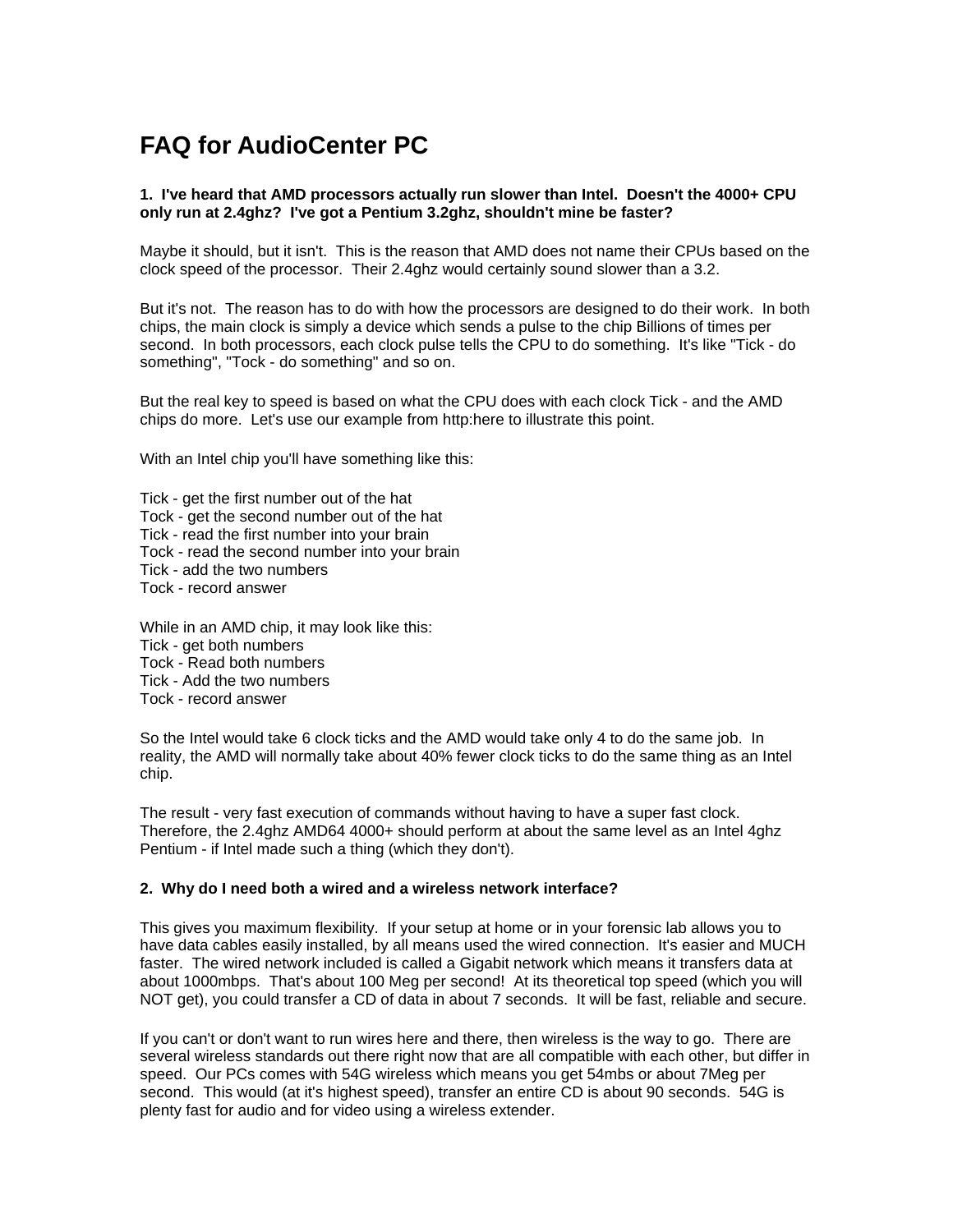You can use both interfaces at once, but we recommend you pick only one.

### **3. Is this the fastest PC in the world?**

Not quite. We have designed this system to offer blazing speed and a gigantic improvement over most computers that it will be replacing. If you have a Pentium of 2ghz or less, this thing is going to totally blow you away. This is the type of system that most people are replacing since they are starting to get old. For anyone with a 3ghz or slower system, you are going to see a large improvement in speed.

If you want the fastest computer you can build, you'll have to make a pretty significant investment in more exotic stuff. You'll have to get an AMD FX-55 processor (for about \$1000), a water or chemical cooling system for aggressive over clocking, arcane ram technologies, a very expensive motherboard, and 15,000 rpm drives . All these "upgrades" will likely make your system 10-15% faster at an additional cost of more than \$1000-\$2000 more.

For most of our customers, the **AudioPC** offers an astounding speedup of 100-1000% over their existing system. To get just a little bit more would cost a LOT.

#### **4. What are the Northbridge and Soundbridge on this system?**

First a bit of info. Think of your CPU as if it were sitting in a field of daises. To the north is a stream and there is another one to the south. On the other side of the northern stream is our memory. We need to have our CPU connected to the memory and so we need a bridge. This is the Northbridge. Since memory speed is an important factor in the overall speed of the PC, we'd like this bridge to be nice and fast. If it is some rickety, one lane bridge, our memory accesses will be slow regardless how fast our actual memory and processor are.

AMD processors do not require a traditional Northbridge. It's built into the chip where it's MUCH faster. The actual connection to the memory is thru a technology called HTT - Hyper Transport Technology. Trust us - it's fast.

The Southbridge connects our processor to the hard drive, PCI buss, etc. This should be fast too. In our machines, it's a VIA VT8237R

#### **5. What is the speed of the Memory in this system?**

The memory is 400mhz - which is PC3200.

#### **6. How much can I over clock the system?**

The system can be both manually and automatically overclocked. In either case, you set the limits of the amount of overclocking. We find that 5% is rock solid and does not cause any component to get very hot. If you want to get even higher (you can go to 10% with a click of a key), you'll need more exotic memory and CPU cooler. Probably not worth it.

For those who want to manually setup an overclock situation, you can adjust the FSB and CPU speeds, Memory access numbers, and PCIE speed.

#### **7. What is the Front Side buss speed?**